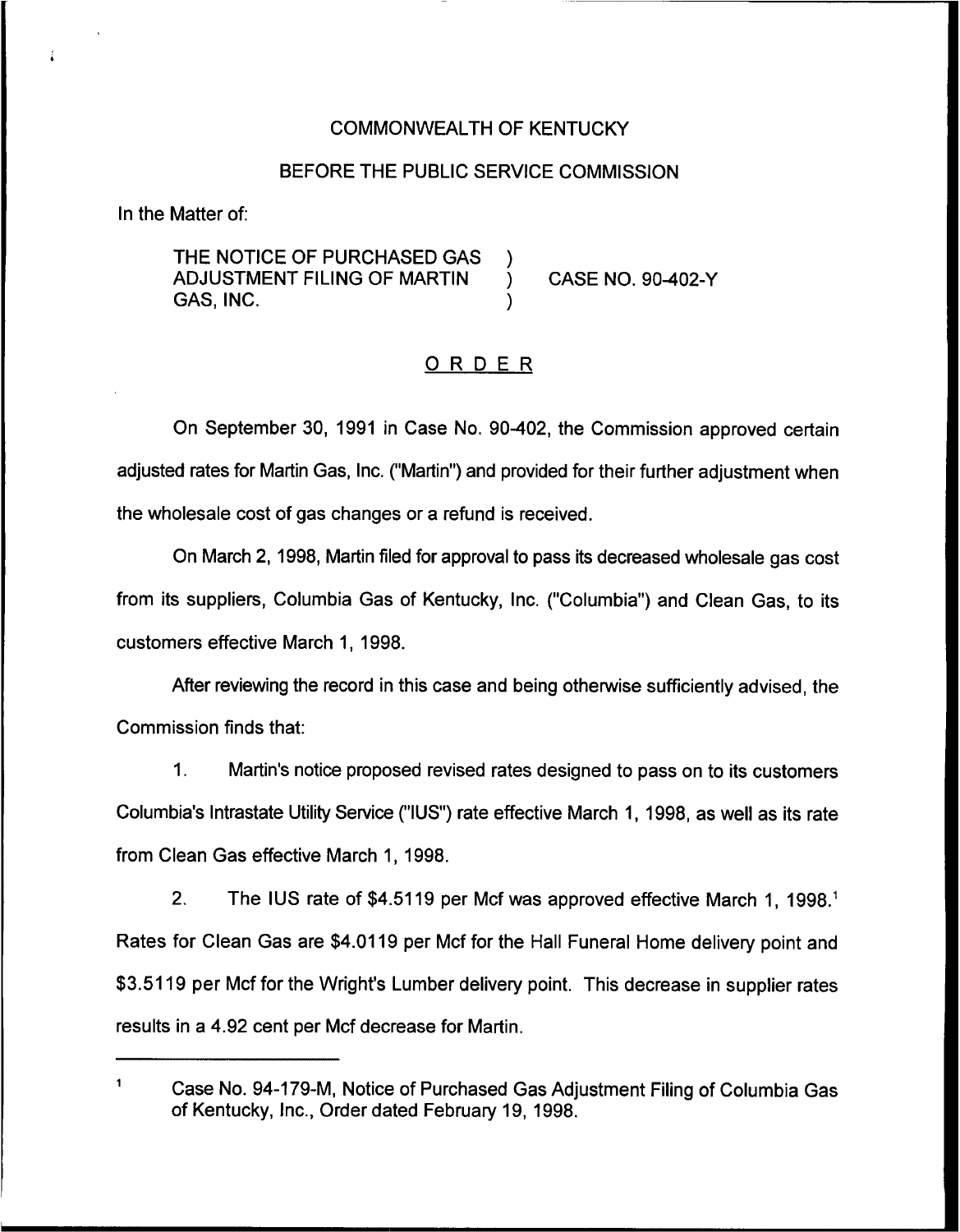3. The rate adjustment in the Appendix, attached hereto and incorporated herein, is fair, just, and reasonable, in the public interest, and should be approved effective on and after March 1, 1998.

IT IS THEREFORE ORDERED that:

1. The rates in the Appendix are fair, just, and reasonable and are approved effective for gas supplied on and after March 1, 1998.

2. Within 30 days of the date of this Order, Martin shall file with this Commission its revised tariffs setting out the rates authorized herein.

Done at Frankfort, Kentucky, this 23rd day of April, 1998.

PUBLIC SERVICE COMMISSION

Chairmar<mark></mark>⊱

Chairman

**commissioner** 

**ATTEST: Executive Director**